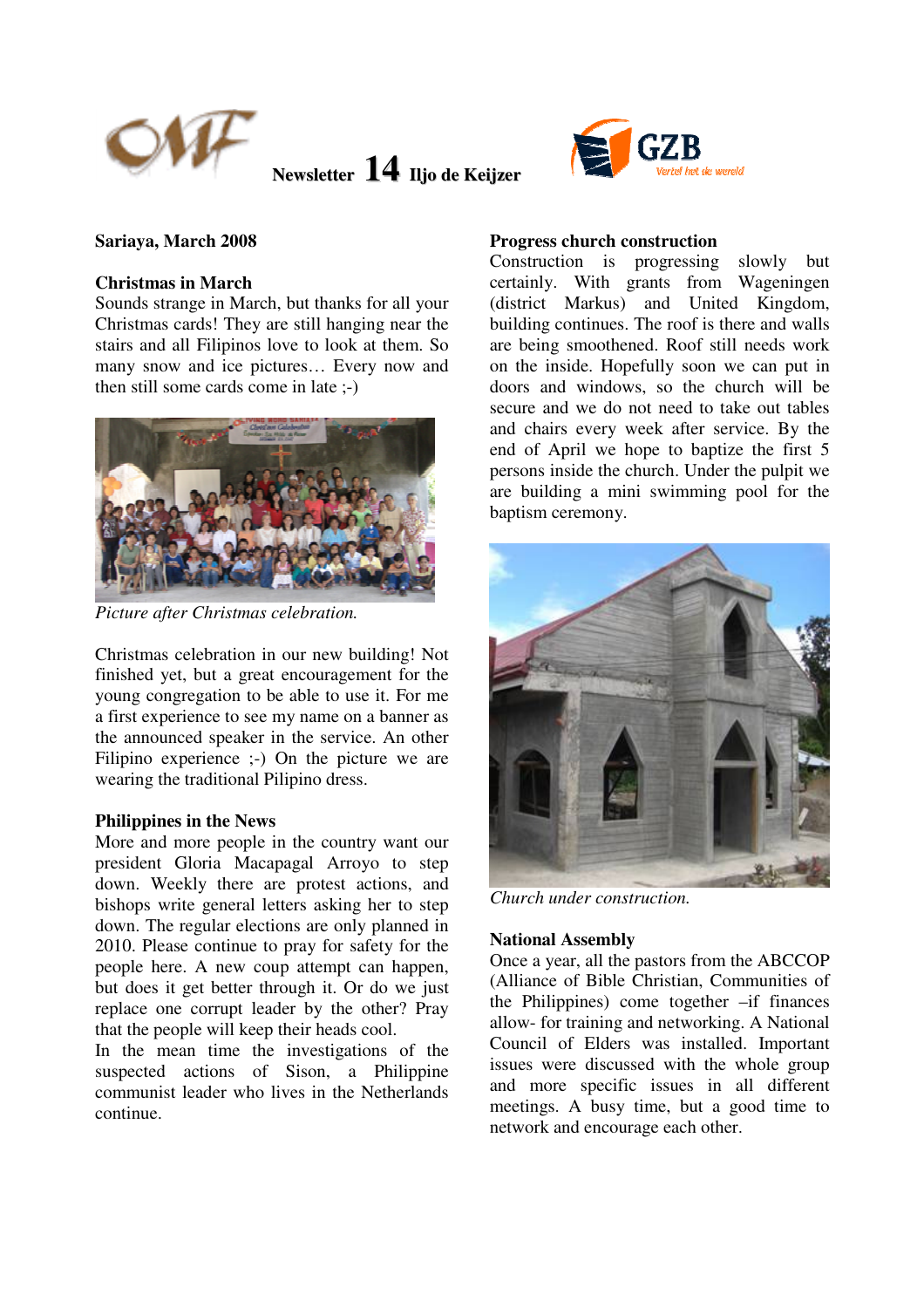





*New National Minister is being installed and prayed for.* 

Several people offered different things for a raffle between all the pastors. Most of them only get a very small allowance for being a full-time pastor. The main prizes were a motorbike, laptop, washing machine, but they had many small prizes so all got a prize. Of cause everybody wanted to win the motor or laptop. But all were happy with the ones who won. I won 150p (2 euro). One of the pastors thought I could use the money to travel to their village (2 hours from here) to speak in their youth service ;-). In short a good, friendly atmosphere of togetherness.



*Group picture.* 

This was the 35-th Coral anniversary of ABCCOP. 35 years of togetherness and blessing between Bible believing Christian churches in the Philippines

## **Sunday school training**

At the end of this month we hope to start a monthly training for new Sunday school teachers in 2 villages. Besides the monthly training, they will receive on-the-job training with a Sunday school teacher. Bit by bit they will take over more and more of the teacher and the students put what they learned immediately into practice. Since all trainees are still very young believers, we will add some general Biblical training.

# **ACTS Mobile Bible school**



*How to make a good sermon?* 

In 6 basic lessons (6 Saturdays) students are prepared for preaching. How to study a text? How to find a theme? Finding Bible passages by a theme? How to make an outline? How to deliver? The last week is practicum. All students must hand in a word-for-word sermon and 5 of them have to actually deliver it in the class. The others will probably use it in their respective churches. The teacher is an experienced preacher and had even written a book about preaching in Tagalog. So after the sessions the students still have good material to work with the next time they need to preach. Slowly the admin is getting more in order and was I able to hand in the year end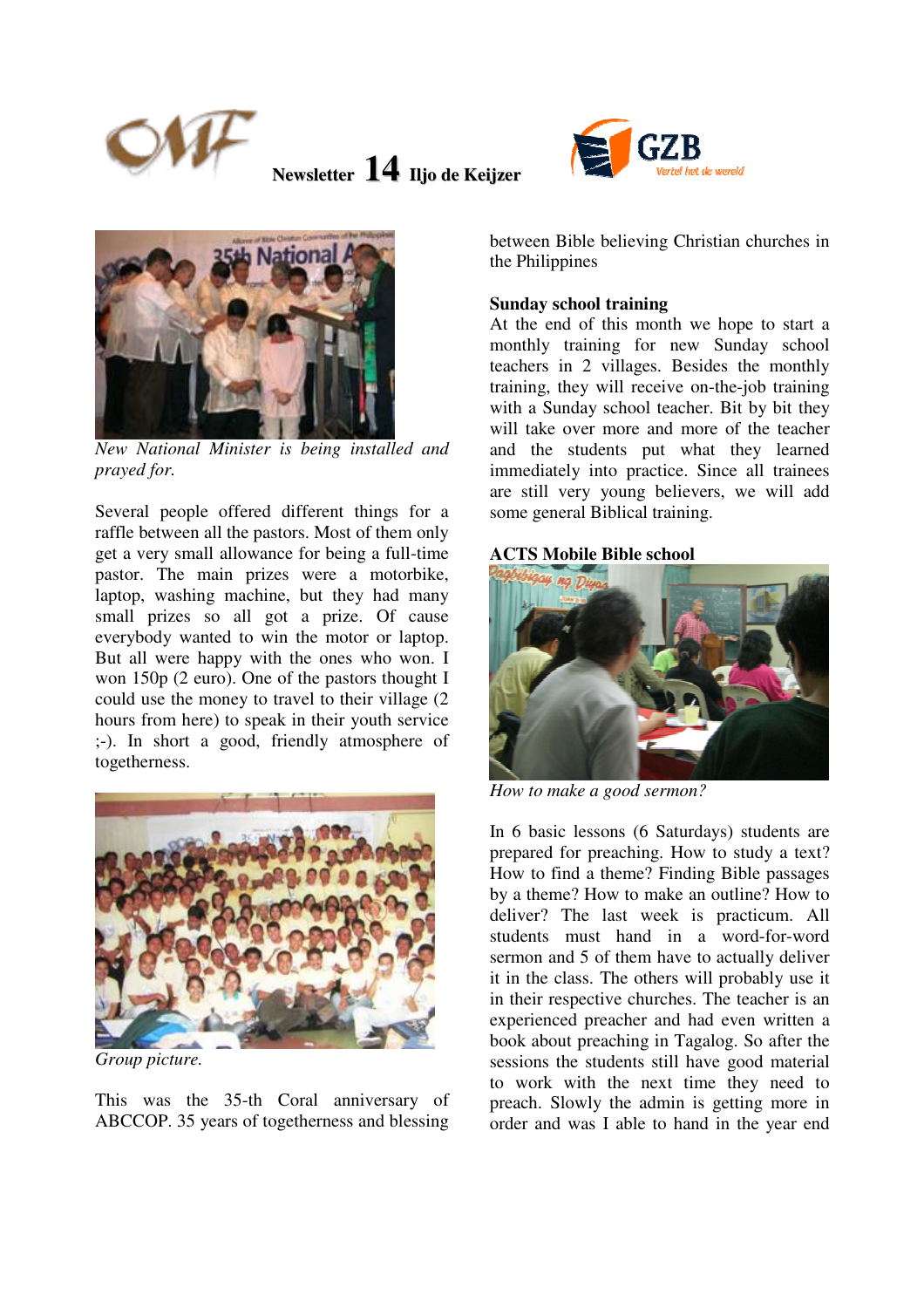



report of year 2006 and 2007. Next point on the agenda is the students handing in all the assignments they were supposed to hand in in 2006 and 2007. Also there is a practical part of the school, where students work in ministry and get practical experience –if they are not already pastoring a church, which is still not in place.

#### **Just an average week…**

Tuesday is as always team meeting. The team decides instead of further evangelism (A DVBS in new barangay) to continue to focus on a small group of people they are currently for several years already studying the Bible with, with mixed results. I was disappointed, but cannot force people to do something they think they cannot do the extra work it would involve. Wednesday I find out that the Mobile Bible School, that runs since Jan 2006 has not registered a single mark of the students and that all students still need to hand in assignments from 2006! Also the practicum assignments have never been done. A lot of work ahead..

Friday we have a meeting between a church and their missionary -who they forced to no longer be a member of their church, because of misunderstandings and broken relationships-. During the meeting the missionary pastor and the pastor of the sending church start shouting at each other. In the end they found some kind of compromise in the way they will work separate but together for God. But if that works??? Saturday we have e meeting with all leaders from whole province and we need to make a year planning and –budget. The leader of the province does not believe in budgeting. The amount of money that comes in is all depending on God, so what is the use of planning. Just spend it as it comes in. The province wants to send out 2 missionaries to start a church in a new area. There is no budget, so they just need to trust God to provide for theirs needs. But there is not even a place they can live in…

At the same time, this leader only wants to stay in his position if there is a financial compensation from the provincial churches. The person responsible for mission has handed in a 40.000 Peso budget (about 700 euros), but no strategy to get money coming in. last year the provincial income for missions was 0 Pesos. Sunday we have our monthly youth service for 5 different villages. The leaders comes 2 hours later and the song leader too. Why was I here? What are we doing here as missionaries? What can we do?

After the service I am talking with one of the youth, whose life was touched by the message and who wants to grow further in faith. I also remember that my colleagues now, were 10 years ago reached by my colleagues and are church planters now. Guess we are not here for nothing after all. But to follow Jesus and make disciples!

#### **Youth work**

Slowly the monthly youth services are owned more by the youth. Song leading, introduction games, merienda (snacks after service), solo singing, Scripture reading and prayer are being done by them now. Sometimes it is stressful if the person carrying a certain responsibility does not show up.



*The music team during one of the services.*